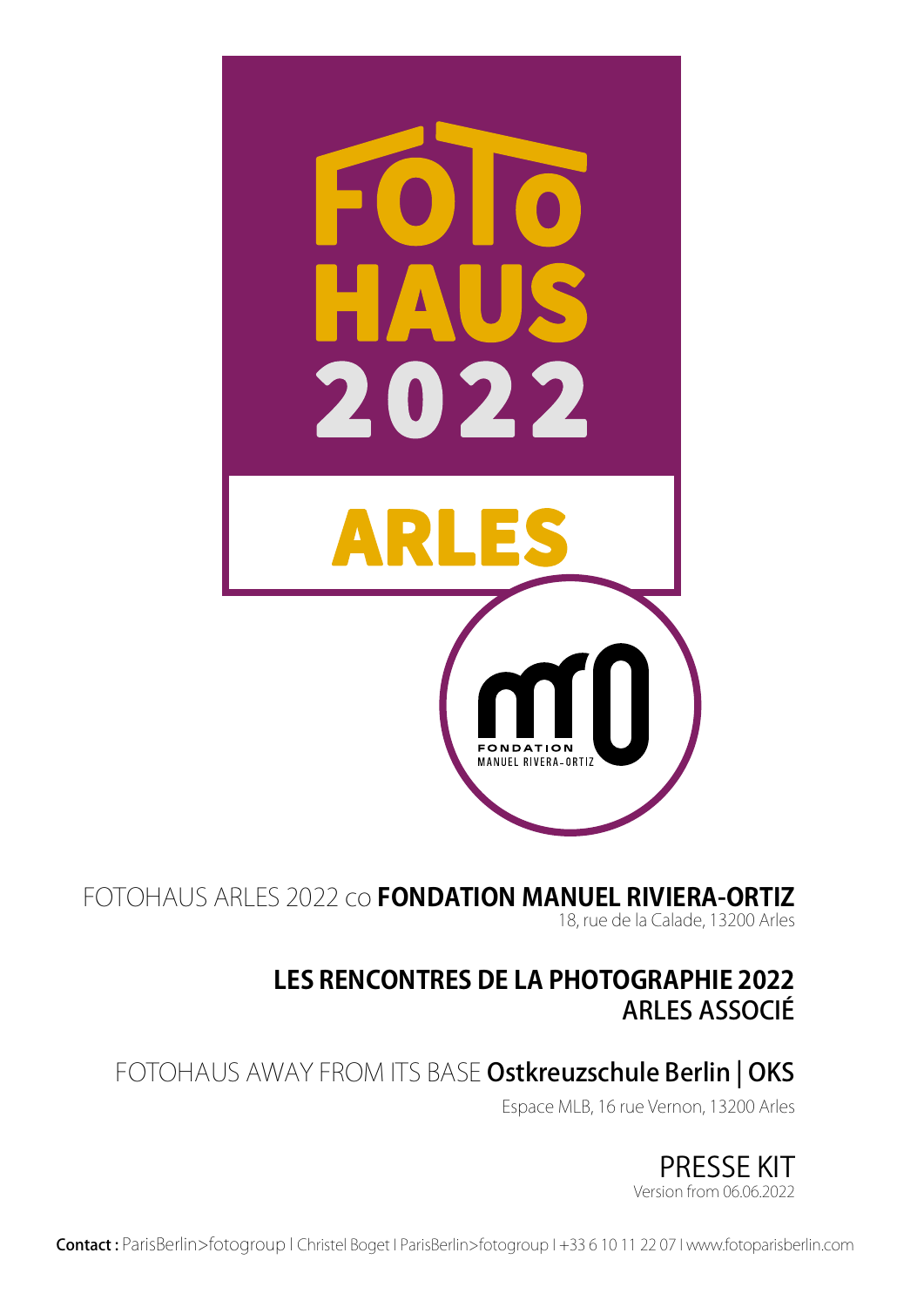### Sein und Schein [Being and appearing]

by Marie Darrieussecq

"Being and appearing": a phenomenal, phenomenological title! It seems to encompass everything in photography, from the most abstract metaphysics to the most frivolous fashion. The French monument of phenomenology is Sartre's Being and Nothingness, inspired by Heidegger. Its thousand pages intimidated me a lot when I was a student. I came across it again in the early 2010s in a hyper-mundane setting: a suite in a London palace where I was to interview a Hollywood star. Everything was black, gray and white; and on the coffee table, between two iced vodkas, laid Being and Nothingness, the English translation by Rootledge, placed there only for its graphic cover and its two-tone design. While waiting for the star, I flipped through parts of it with a sense of intruding, as if I were opening a theatrical prop, a fake 3D volume, which nevertheless sucked me in like a vortex: Sartre writes that appearing is on the side of nothingness and freedom on the side of being. The place and the social class of our birth define us only if we undergo the glance of the other instead of inventing our own freedom. "In the experience of being seen", says Sartre, "we conceive an 'original shame', as through a 'keyhole': one looks at me, but I am not an object, I am a subject!" I wanted to shout it at the star, like an interviewer doped on vodka. © Amin El Dib | Collection Regard



How not to submit to his or her gaze the person you take a picture of? It seems to me that this is exactly the question that the artists gathered in this exhibition are asking. In the English translation of Being and Nothingness, the concept of appearance was translated by "the look", linked more closely than in French to fashion and to what is today called the male gaze, this look that weighs in particular on the second sex as pioneered by Simon de Beauvoir. Sartre, de Beauvoir's companion, was an optimistic philosopher, who pushed us to invent our own narrative and our own project: according to him, we bear the entire responsibility of deciphering what happens to us. But what happens when you are the subject of a photograph?



© Alexandre Dupeyron, Monade #12, series DYSNOMIA, 2022. Unique piece - 40x60cm, multi-layer polychrome gum bichromate print on pure cotton paper.

Photography is a paradoxical medium that can reinforce clichés (the word was born with photography) but is also capable of freeing us from them. The photographers in this exhibition challenge the idealistic world of definitions and the subterfuges of appearance by slipping into the folds of a fluid, unstable, and non-binary world. The "five" are five women whose association already challenges the making of women photographers invisible; their techniques explore material as much as stereotypes. Alexandre Dupeyron practices a photography freed from its mimetic function: in the infinitely large or the infinitely small, he gives us access to a different planet. Daniel Castro-Garcia takes engagé photographs of the actors in global migration. Torsten Schumann summons Aristotle and Hegel to think about the great shock that the Chinese "appearances" were for him. Amin El Dib sutures and crumples up photos that ruffle our gaze, inciting us to see differently. Elina Brotherus and Sara Imloul combine their wavelengths to show the side issues of our daily lives by pointing their cameras at the edges of our familiar images. All these projects displace our apparent reality and open our eyes to being – to beings. And I think back to those experiences that children are familiar with: of looking slightly to the side of the stars to better see them in the night sky, or to the side of the ghosts that seem to appear in their field of vision, perhaps to better recognize their being.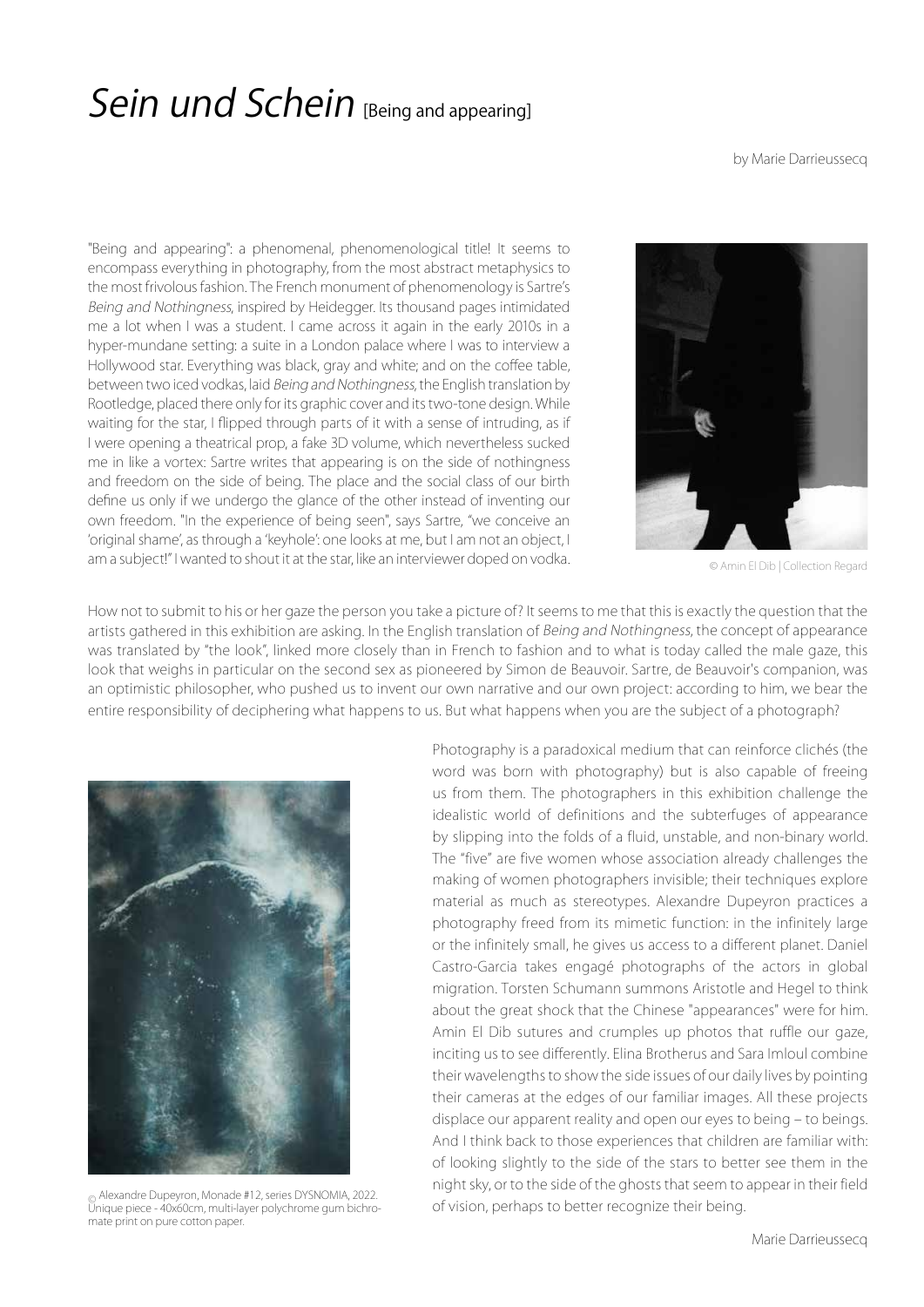

© Torsten Schumann I ParisBerlin>fotogroup

PROJECTIONS KINOHAUS

**Collectif LesAssociés, ParisBerlin>fotogroup, Buchkunst, Ostkreuzschule Berlin | OKS, ...** Fotofilm

#### **Carte blanche at the festival LES NUITS PHOTO**

#### Photobook store l'Ascenseur Végétal

FOTOHAUS is an exhibition concept created in 2015 by ParisBerlin>fotogroup that highlights the Franco-German photographic scene by favouring an exchange of perspectives around a common theme. FOTOHAUS aims to open borders for a dialogue of cultures and territories.

This collaborative approach between French and German partners aims to federate actors and create a space for exchanges and synergies between institutions, photographers, galleries, collectors, agencies and publishers. Following the 7 previous editions of FOTOHAUS during the Rencontres Internationales de la photographie d'Arles, FOTOHAUS had ist first edition in Bordeaux in April 2022 by creating a partnership with the Bordeaux festival, Itinéraires des Photographes Voyageurs.

For this new edition, FOTOHAUS is putting forward a theme that allows the same issues to be addressed from different angles, enriching and completing the theme of the MRO Foundation. For this new edition in Arles, FOTOHAUS has chosen a theme that enriches and expands on the MRO Foundation's proper theme by addressing the same issues, Sein und Schein \*"Etre et © Caroline Heinecke I Ostkreuzschule I OKS **Einer anglese I Caroline Heinecke I Ostkreuzschule I OKS Caroline I Daraître** ", from different angles.

forum culturel autrichien<sup>py-</sup> qb agency

ADVANTAGE





#### PRESENTED PHOTOGRAPHERS

Folders, cracks and papers Amin El Dib / **Collection Regard**

I Peri N'Tera Daniel Castro Garcia **Deutsche Börse Photography Foundation**

> Dysnomia Alexandre Dupeyron / **LesAssociés**

> > Les Règles du je Elina Brotherus & Sara Imloul

(in)Visible Regina Anzenberger, Barbara Filips, Gabriela Morawetz, Eva-Maria Raab, Martina Stapf / **fiVe**

> An und für sich Torsten Schumann / **ParisBerlin>fotogroup**

> > Bientôt nous danserons Laurent Laborie / **ARTE**

### **AWAY FROM ITS BASE**

Tamara Eckhardt, Clemens Fischer, Caroline Heinecke, Natalia Kepesz, Milan Koch, Claudia Neubert, Adrian Rheinländer, Anna Szkoda **Ostkreuzschule Berlin | OKS**



DEUTSCHE BÖRSE<br>PHOTOGRAPHY FOUNDATION

fiVe

**ParisBerlin** 









**etpa**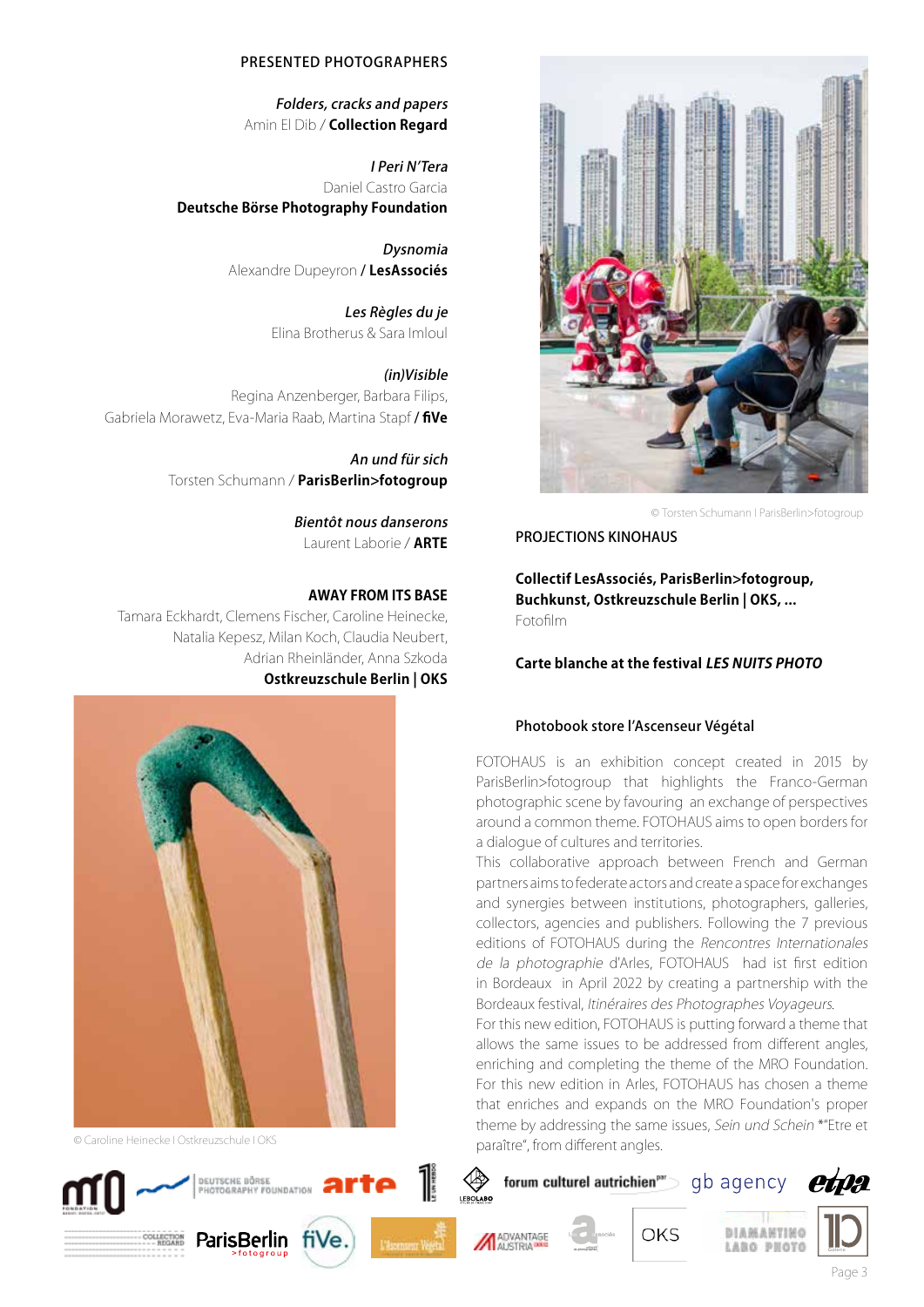# Folders, cracks and papers

### **Amin El Dib**







Amin El Dib follows a unique path of the brutal deconstruction of his images. The new construction, created from the destroyed image, touches the retina and thus our innermost being, sometimes to the point of pain. The whole idea aims to capture the ephemeral nature of life and its fragility.

We show the early works of Artaud Mappen (1988-1992), "Artaud folders") that were created in Berlin, in particular in Kreuzberg. El Dib photographed many of the performances of the "Theater Antonin Artaud" collective with plays by Artaud, Lautréamont, Pound and Cendrars in the spirit of Antonin Artaud (1896-1948), staged in demolished buildings or catacombs as well as in the Künstlerhaus Bethanien, SO36 or the Hamburger Bahnhof. Artaud developed the "Theatre of Cruelty" which broke with the classical mediation of literature and offered compositions with sound and voice, dance and gestures. Stage and audience merged with the aim of giving the viewer a completely new sensual experience, even inducing them into a trance, experiences that El Dib mirrors in his photographs.

The experimental work Fotopapiere (2002-2006), "Photographic papers"), in which light-sensitive paper is exposed to light for long periods of time, will be presented.

In addition, the new cycle Your All Beauty (2021), consisting of collages, will be part of the exhibition.

This exhibition allows you to experience the trajectory of Amin El Dib's work from its beginnings to the present day. Many of these works are presented for the first time ever. After Arles, the exhibition will be shown at Collection Regard in Berlin. A catalog accompanies the exhibition.

The photographer **Amin El Dib**, born in Cairo in 1961, moved to Germany with his family in 1966. After completing his architectural studies in Berlin (1990), he devoted himself entirely to photography. He has developed an extensive body of work in which he deals with the ruptures in human existence and the appeal that lies in these ruptures. Even if El Dib presents photographs in classic analog prints, his works/cycles question the classic presentation through sometimes violent manipulations such as burning, tearing, stitching, deforming or gluing, through deconstruction and recomposition in the negative as well as in the positive. By doing so he questions the photographic process at all levels of its development. He has been a member of the German Photographic Academy since 2001. He has living and working near Basel, Switzerland, since 2003.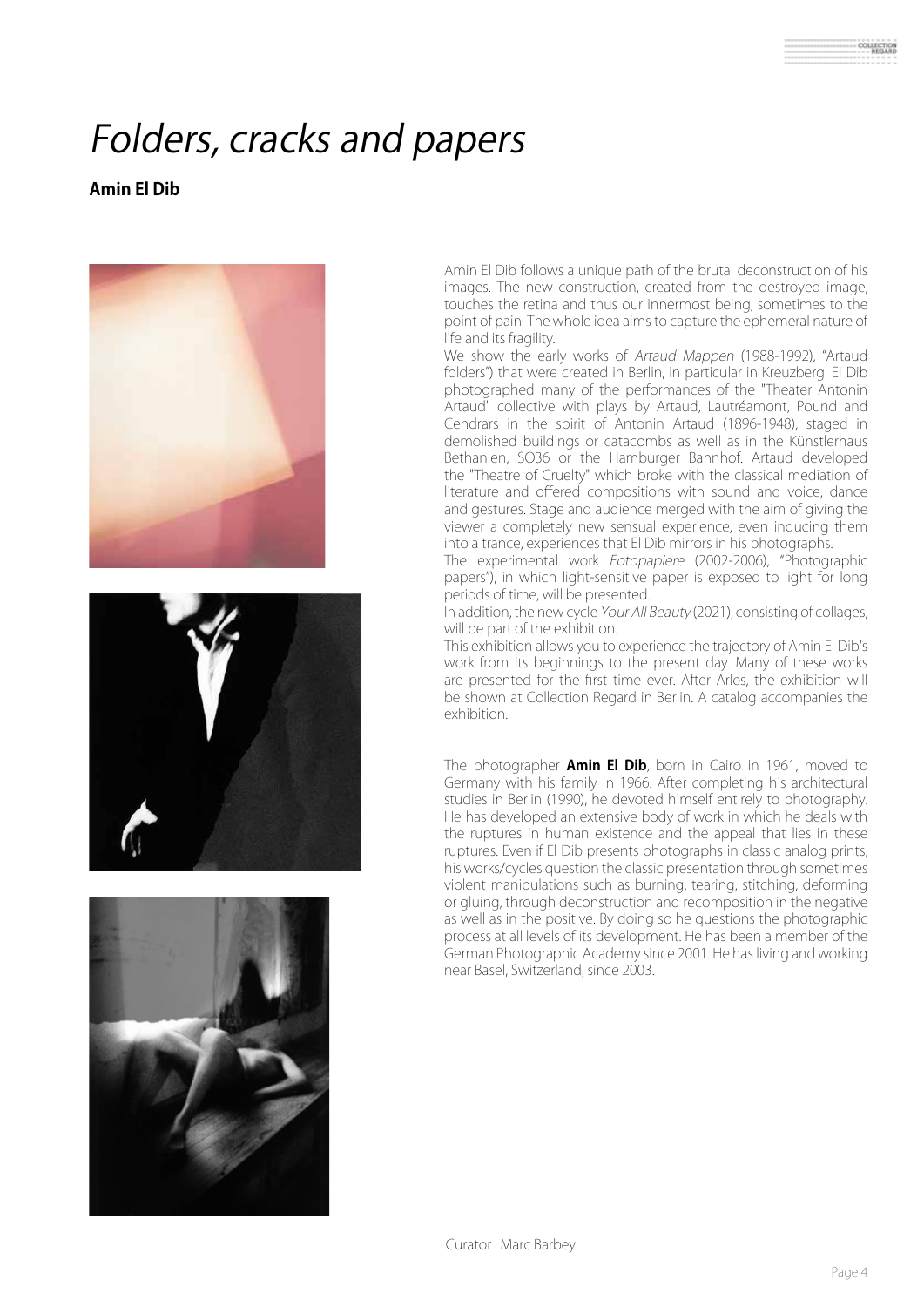### I Peri N'Tera

### **Daniel Castro Garcia**







Aidone, Sicily, Italy, September 2017 Catania, Sicily, Italy, August 2017 Abandoned Swimming Pool Complex, Lampedusa, Sicily, Italy, May 2015 © Daniel Castro Garcia

As a non-profit foundation, Deutsche Börse Photography Foundation supports young artists dealing with the medium of photography through awards, grants and exhibitions, often in cooperation with other institutions. Since 2017, the foundation has been funding the internationally renowned Foam Talent program, which is hosted by the Fotografiemuseum Amsterdam Foam and honors every two years 20 artists under 40 years. Part of this collaboration is the acquisition of selected works by one of the "Talents" for the Art Collection Deutsche Börse. In 2021, the foundation added a selection of images from the Series I Peri N'Tera by Foam Talent Daniel Castro Garcia to their collection of contemporary photography.

In *I Peri N'Tera*, Castro Garcia explores the multi-faceted impact of migration into Italy, from Africa through Libya across the Mediterranean Sea. The individuals that survive this journey experience multiple incidents of trauma, to later discover that life in Italy and wider Europe consists of ghettoisation, xenophobia, unemployment, exploitative labour and a long and difficult process to receive documentation. In June 2017 he started working at a reception centre for unaccompanied minors in Sicily, until its closure in mid-2019. The centre, located in the rural hills in the province of Enna, was home to 12 Sub-Saharan boys that had been rescued in the Mediterranean Sea alone, without their families. The issues faced by migration into Europe are not black and white, and by reducing the narrative to polarised binary structures, valuable information is being ignored. This body of work seeks to challenge the historical and cultural patterns conventionally used to cover migration/refugee issues.

Concerned by the images coming from the Mediterranean Sea, **Daniel Castro Garcia** started the Foreigner project in May 2015, with the aim of contributing a more human response to the visual landscape that was defining the European refugee/migrant crisis. In January 2016 his book, Foreigner: Migration into Europe 2015- 2016, was shortlisted for the Mack Books First Book Award and later self-published; receiving critical acclaim including a shortlist for the Paris Photo Aperture Foundation First Book Award 2016. In January 2017 Daniel was named the winner of the British Journal of Photography International Photography Award, resulting in the first solo show of the Foreigner project and new publication, Foreigner: Collected Writings 2017. In 2020/2021 respectively, he has been honoured by the Royal Photographic Society Vic Odden Award and selected as a FOAM Talent 2021 participant. This support enabled the continuation of his ongoing project, I Peri N'Tera.

Curator : Anne-Marie Beckmann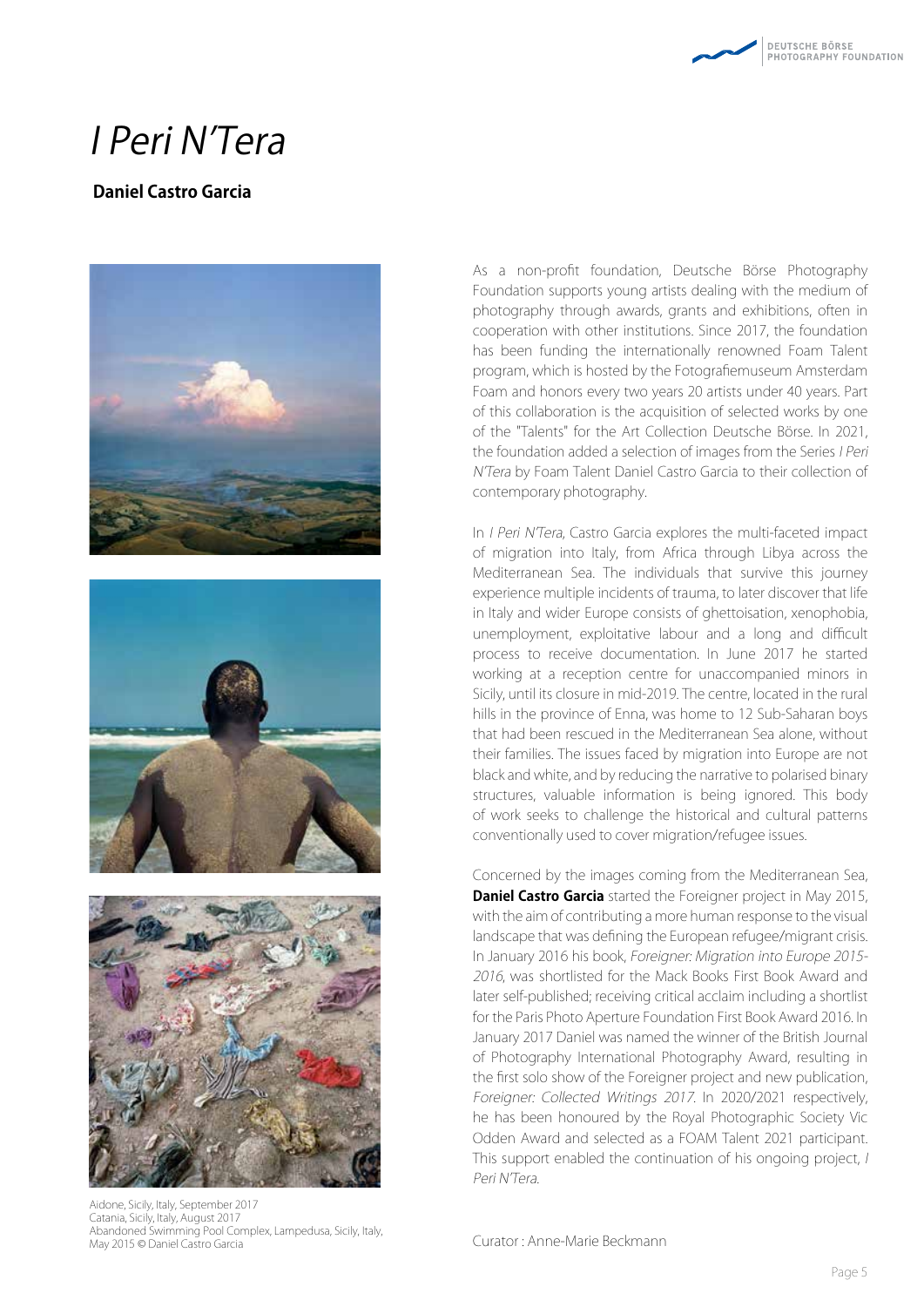### Dysnomia

### **Alexandre Dupeyron**







Impérium #22, series DYSNOMIA, 2022. Unique piece - 30X45cm, multi-layer polychrome gum bichromate print and Chinese ink on pure cotton paper

Monade #14, series DYSNOMIA, 2022. Unique piece - 30X45cm, multi-layer polychrome gum bichromate print on pure cotton paper.

Songe #43, series DYSNOMIA, 2022. Unique piece - 40x60cm, multi-layer polychrome gum bichromate print on pure cotton paper.

Dysnomia crosses matter and time. Introspection of an organic world where the infinitely small is immensity, where forests are made of the same material as stars, where fire dances with the shadow of men.

Two worlds meet: that of the living, with irregular shapes, revealing faces in the hollows of trees, where a shape gives birth to a movement, a blossoming, and that of the alienation of man, locked in, this world becoming too small for him. (…) Through his work, Alexandre Dupeyron has created uninterrupted conversations between his series that exude a feeling of universal matter, like a black hole. A luminous energy surges forth like a vital spring that requires an essential presence of being. (…) Everything is linked by sensitivity. Alexandre Dupeyron does not seek to dissipate photography's inherent ambiguity, capturing facts to better remodel them. It is in the substance itself, as in the essence of things – these inseparable elements – that we must search for our own nature. In this way neither clarity nor explanation can arise from contemplating the images, only a poetic combination of sensation, this thing that touches us, as we are confronted with unending spaces: a different idea of time that we can only perceive through displacement to another plane. Photography today, rid of event, affirms another presence. Alexandre Dupeyron's project is one of photography as pure delight, where pleasure, through representation, is to be found in the possibility of approaching the dizziness of the unknown.

François Cheval, extract from the afterword of Dysnomia published by SUN/SUN.

Born in 1983, French-german, **Alexandre Dupeyron** discovered photography at an early age in his improvised darkroom. He pursues a poetic, purely evocative approach, associated with black and white and the representation of movement. Between reverie and off-road, he travels the borders of reality. His work attempts to translate the poetic or even spiritual dimension of what we are and what surrounds us.

His series construct a discourse between dehumanised universe - De Anima (2016) & Runners of the Future (2010-2020), the relationship with nature - L'étale des saisons (2014) & Mondes Oubliés (2019-2020) and a recurring questioning of transcendence - The Morning After (2016).

Since 2017, he has been exploring the dialogue between photography and music and regularly collaborates with musicians or sound designers.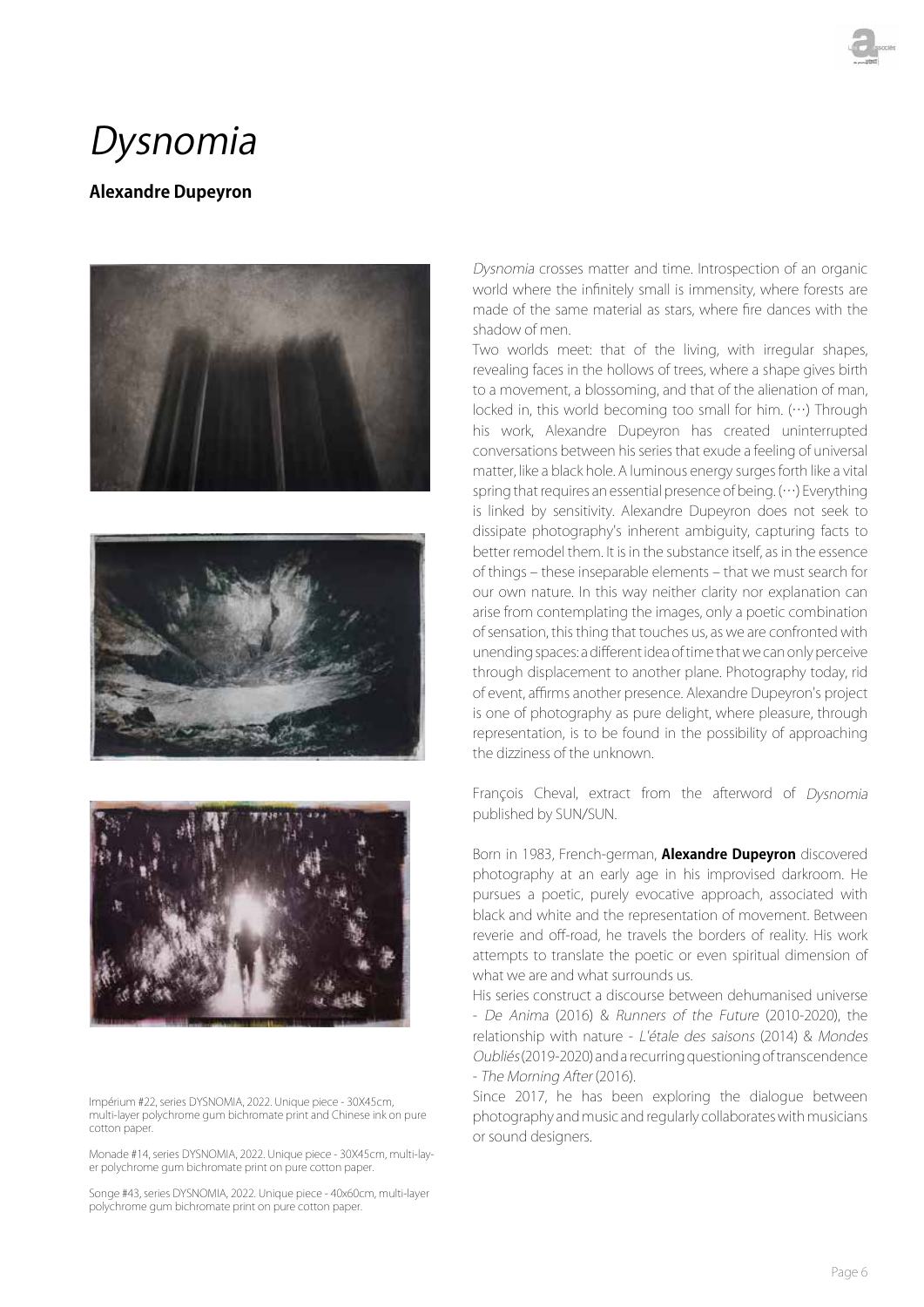### Les Règles du je

### **Elina Brotherus & Sara Imloul**





La vague, Passages © Sara Imloul Artist as Lamp © Elina Brotherus

Some images are overloaded with stories, so heavy with narrative that they are left to peacefully spread over the world. These images flow, and when gazing at them, we are swept up in a flood of possible words and hidden worlds. There is a certain magic in passing through these images; we fly from one space to another without ever knocking into one another because there are so many things to say, fill our ears with song and dazzle us with landscapes.

A Finnish videographer and photographer, Elina Brotherus ceaselessly plays with the rules of this game which could also be written as "me" and which tirelessly passes from the word to the eye, from the eye to the poem, from the poem to everything within the frame that can laugh silently. Elina depicts herself in her photographs by working on mise en abîme as much as on derision. This way, she travels lightly from autofiction to gazing over the landscape, from reappropriation of art history to formal invention, blending still and moving images. So yes, Elina Brotherus' work tells stories that are like neglected fairytales. The fable of a red ball caught in flight for Baldessari Assignments (2016) or the solitary women at Maison Carré (2015 – 2018) and the eternal tale of the artist and their model that she shapes in abundance by splitting herself in two. In Elina Brotherus' stories the image is always on the edge of a forest where irony and melancholy stand kindly side by side. There is gentleness in this gaze, something that makes the banal expressions of existence feel like a novel.

This silent novel is also like an echo in negative in the play of Sara Imloul's staging. Sara, a young French photographer, builds pictures in black and white, always re-interpreting in a slightly crazier way what the surrealists were working on in the 1920s. In Passages, simply by their positioning, she dives into contemporary archeology by installing objects that relate the mad mysteries of everything no one sees. Rather like Brassaï she reinvents signs by taming them within the contours of her frame: the infinite editing of shapes, relay passage from what we see to what we might see if only we allowed ourselves time for magic. And there is so much magic in these history-filled images, those which reroute reality to better hear its laugh.

Emilie Houssa (co-director of the Centre Claude Cahun pour la photographie contemporaine, former Galerie Confluence, Nantes)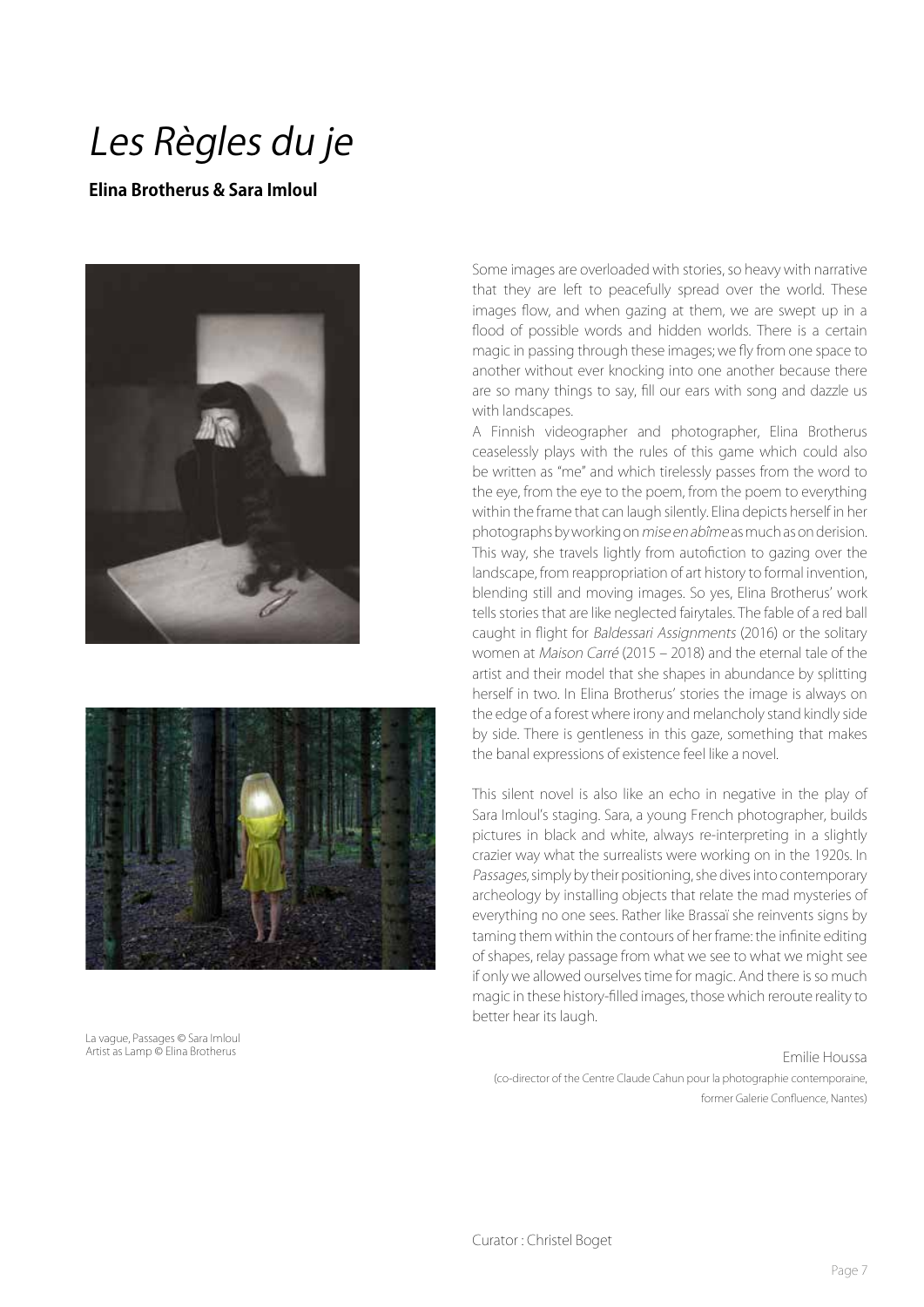## Les Règles du je

### **Elina Brotherus & Sara Imloul**



#### **Sara Imloul** is a French artist photographer born in 1986.

Since 2008 she practices symbolic and autobiographical photography by striving to set in darkness these blacks and whites of inner visions born from memories.

After training as a photographer at ETPA, Toulouse between 2008 and 2011, she invents personal techniques in the darkroom that enable her to set her mysterious world in images through a process from the earliest days of photography, the calotype (patented in 1841 by W. Fox Talbot, a technique making it possible to get a paper negative).

In the course of her series, Chez Moi (2020), Passages (2015-2018), Das Schloss (2014), Négatifs (2012) and Le Cirque Noir (2008-2011), she mixes drawing and collage with photographic prints and composes her singular narrative by hand. And Since 2013, she also experiments with video and installation in the project T.R.E.S.E.D.

In 2019 Sara Imioul was awarded the Levallois Prize. She has published two monographs with Éditions Filigranes: Passages in 2022 and Das Schloss in 2014.



Les soeurs tableau - Das Schloss (Le Château) © Sara Imloul Why Not © Elina Brotherus

**Elina Brotherus**, based in both Finland and France, works with photography and moving image. Her work has been alternating between autobiographical and art-historical approaches. She often uses herself as a model. After her early self-portraits, Brotherus focused on the relationship between the human figure and the landscape and, later, that of the artist and the model. In the series Annonciation (2009–2013) and Carpe Fucking Diem (2011–2015), she returned to autobiographical imagery. Her recent performative work is informed by the art of the 1960s and 1970s, including the Fluxus group and conceptual art.

Elina Brotherus first began exhibiting in the late 1990s and her work has since then been shown extensively both at home and internationally. Brotherus is represented in over 60 public collections and has published 11 monographs. One of her many awards is the Carte blanche PMU, in connection to which she became the first Finnish artist to have a solo show at Centre Pompidou in Paris.

Elina Brotherus has an MA degree in Photography (2000) from the University of Art and Design Helsinki (now Aalto University) and an MSc in Chemistry (1997) from the University of Helsinki.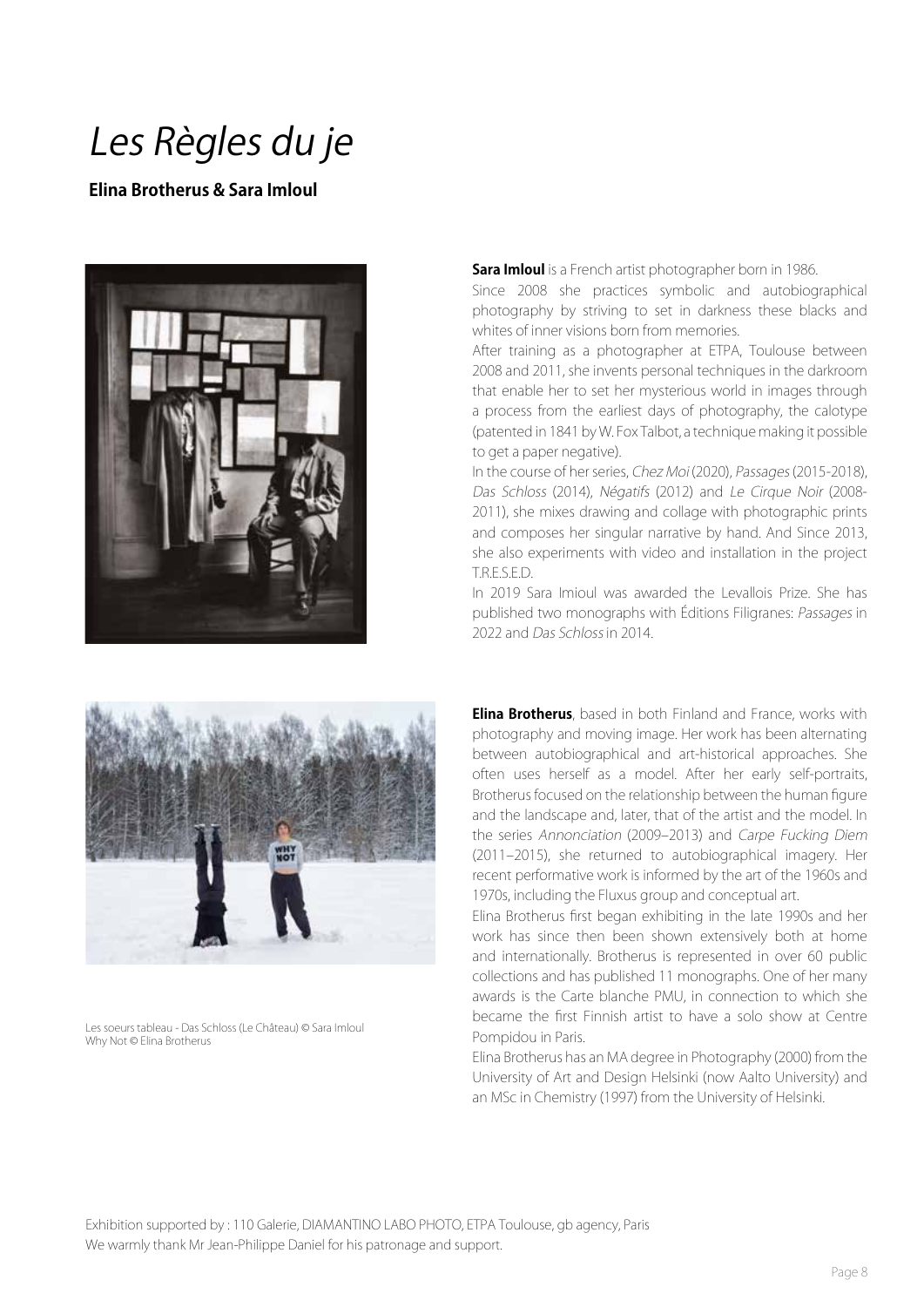

### (in)Visible

### **fiVe collective**





Shifting Roots © Regina Anzenberger re-turning around n°8 © Eva-Maria Raab

The fiVe artists collective of Vienna reveals the visible and the invisible, jostles habits and redraws borders. It presents current themes by pushing them to the extreme or handling them with subtlety: urbanization, climate change, the environment, migrations and the role of women.

With Concrete Paradise **Barbara Filips** develops fantastical dream-like images where the frontiers between reality and function grow nebulous in various fantasized settings. She plays with utopias and futuristic dystopic visions.

**Regina Anzenberger** also fuses reality and fiction through painting and drawing. Shifting Roots speaks about origins, the need to follow one's road, endings and beginnings, permanent mutation, the succession of generations and the course of life.

**Martina Stapf** strives to show and not show and trace the frontiers between the Seen and the Unseen via the female body that vanishes behind, under and into various objects. A viewer's attention almost automatically focuses on the non-visible and desirable female body.

New frontiers and news spaces for **Eva-Maria Raab** in Re-turning Around. Travelling to Ithaca with light-sensitive paper, she captured the waves of the sea at night, then created geographic maps with gold highlights. She redefines topography and geopolitics by evoking The Odyssey.

With Auf der versteckten Seite des Mondes ("On the Hidden Side of the Moon"), **Gabriela Morawetz** suggests the idea of fictive outer space. Faced with our precarious life on earth, can we find solutions in the distant cosmos?

fiVe, these four women also temporarily invite another artist of Austrian or foreign origin, with the aim of broadening the spectrum of photographic creation. This time it is Gabriela Morawetz.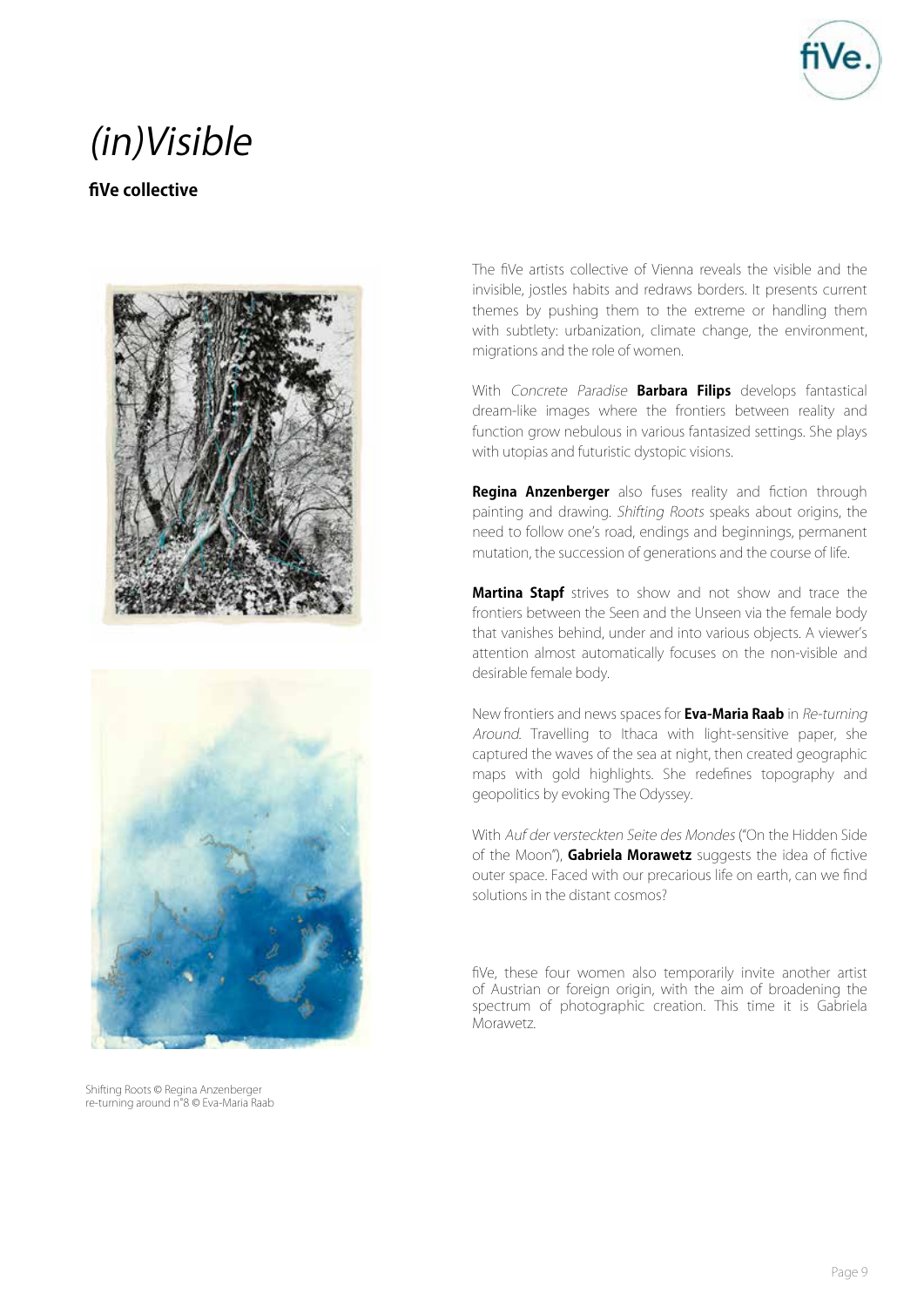

### (in)Visible

### **fiVe collective**







On the Hidden Face of the Moon 2018 © Gabriela Morawetz Concrete paradise © Barbara Filips Self in the living room 2021 © Martina Stapf

### **Regina Anzenberger**

Born in Vienna where she still lives. Regina has been painting and photographing since she is 13.

Publications receiving international awards: Roots & Bonds, 2015; Goosewalk, 2019; Shifting Roots, 2020; Gstettn, 2021

### **Barbara Filips**

Born in Vienna where she still lives. 2016, Degree in applied and artistic photography from Prager Fotoschule Österreich. Exhibitions in Austria and internationally.

### **Eva-Maria Raab**

Born in Hollabrunn in 1983, now living in Vienna and Retz. 2010, DNSAP from the École Nationale Supérieure des Beaux-Arts, Paris; 2007 Academy of Fine Arts Vienna, working on cyanotypes.

### **Martina Stapf**

Born in Eisenstadt in 1990, now living in Vienna. 2017, Academy of Fine Arts Vienna; 2012 The Friedl Kubelka School of Photographic Arts. Exhibitions in Austria and internationally.

#### **Gabriela Morawetz**

Born in Poland. The Academy of the Beaux-Arts of Cracow. Lived in Venezuela from 1975 to 1983 and has lived in Paris since 1983. She has exhibited in numerous galleries, museums and institutions all over the world.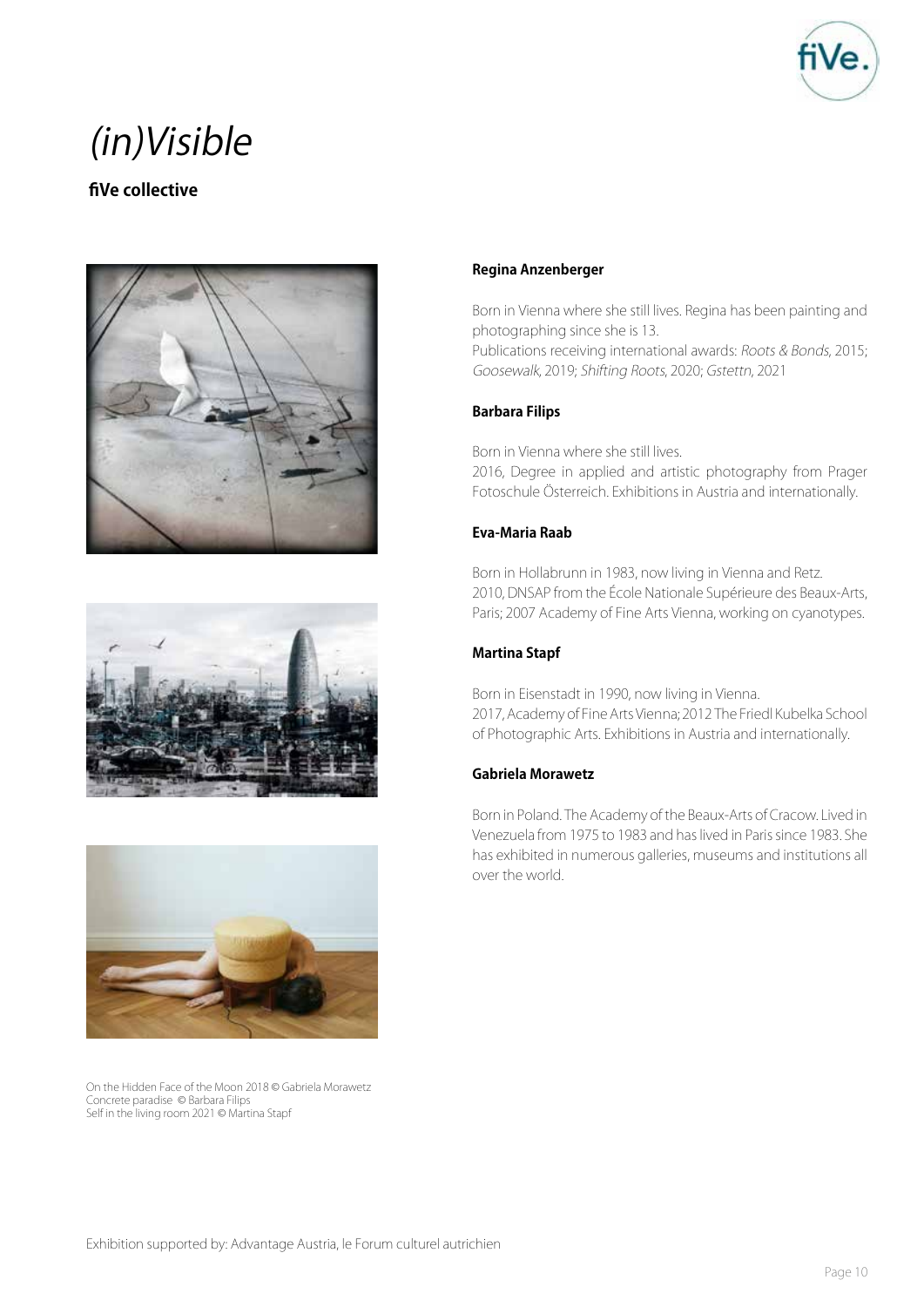# An und für sich [En soi et pour soi]

### **Torsten Schumann**





"Has my view of the world partly changed, given that for a while now I have been in contact with Chinese culture, which was once completely unknown to me? Suddenly my subconscious makes me discover new things and scenes in the streets from day to day and everywhere. It feels like I am in the middle of a fairytale with all its facets. Am I dreaming? Or has it got to do with reality? Is everything as it appears?

Already since Aristotle questions have been asked about the relationship between personal consciousness and reality. In his writings, the being as such is systematically named as "in such" (per se in Latin). On the other hand when it is a matter of our consciousness, things appear "for us" or "for one" in their subjective envelope. In Hegel's dialectic the concept of "in and of oneself" is akin to a fusion, an amalgam between being and appearing, between being relating to oneself and being opposed to oneself. A dialogue between them creates the bond to arrive at a whole.

In my "In and of oneself" work I am above all interested in this bond: my inner dialogue between dream and reality, inner and outer, being and appearing. My curious inner squirrel thus tries to question itself about what it encounters daily.

What does he see in street scenes day after day? He probably notices only the "seeming", only these outer envelopes that are clothing, facades and ordinary objects. But a squirrel observes individuals and the things it meets from different angles. So, the clothes and things used "for themselves" in a creative way also seem to say more about people "in themselves". My photographs nonetheless will have a hard time giving me answers; they will rather be an integral part of the dialogue between my dreams and reality. And sometimes I've got to pinch myself. Yes, it is real "in and of itself".

**Torsten Schumann** is a German photographer who has recently been living temporarily in China. The central aspect of his artistic practice involves everyday situations and objects encountered in urban space. The artist engages with his own fascination and puzzlement resulting from close observation of detail. His unbiased curiosity investigates the question: Why and to what purpose are these things created? In Schumann's own words: "Photography helps me question the ordinary. The more I do this, the more I see the world as an enigma."

Schumann's work has been exhibited internationally and has won multiple prizes, including the Arte Laguna Prize, PDN Photo Annual Award and the OPUS Magazine Photo Prize. More Cars, Clothes and Cabbages was published by Peperoni Books in 2016. Schumann's work is part of art collections as of the Musée de l'Elysée in Lausanne and of the JPMorgan Chase Art Collection New York.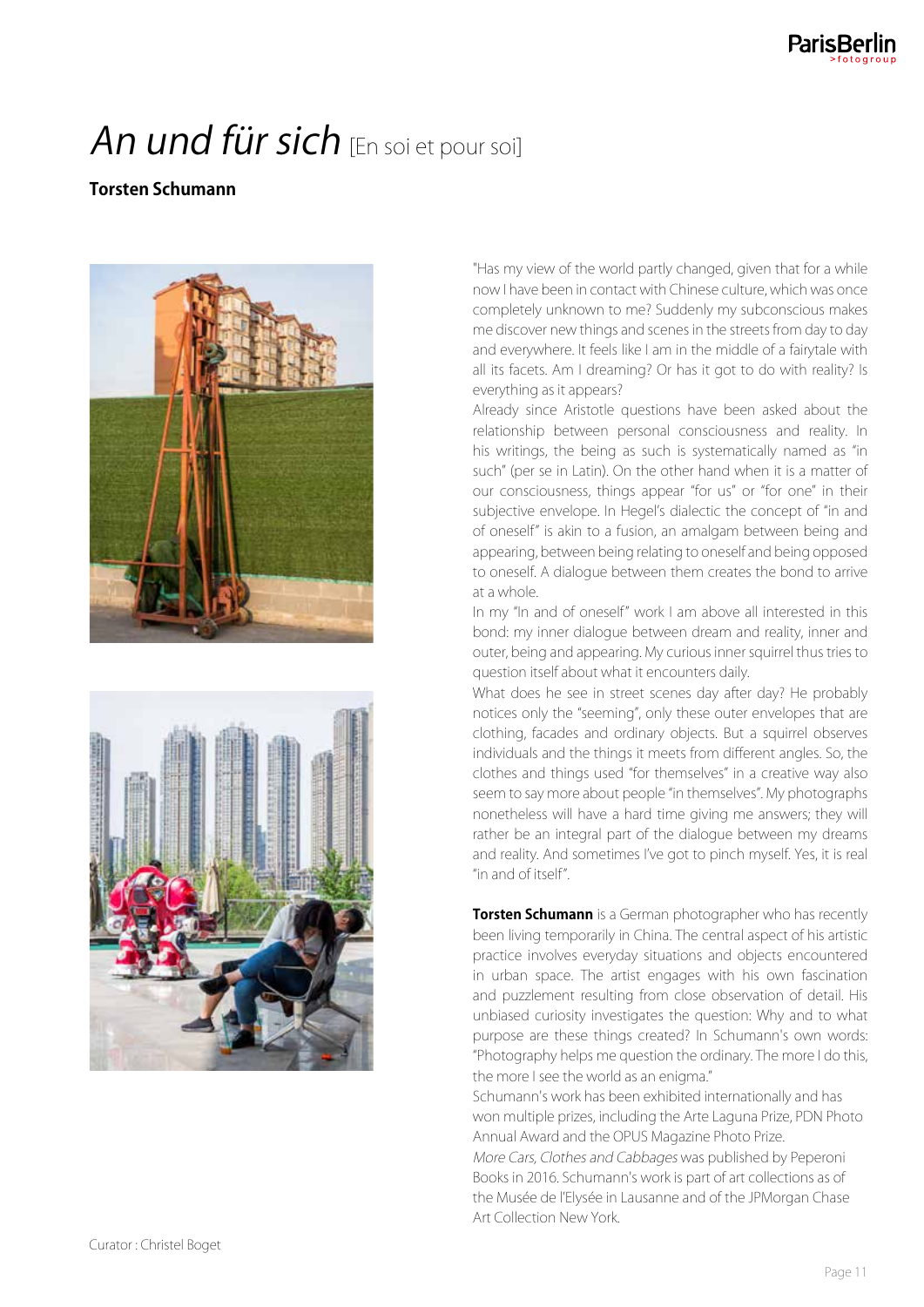# Bientôt nous danserons

### **Laurent Laborie**







« The series Bientôt nous danserons (Soon we'll dance) was conceived and produced during the second lockdown. Like many, we view partying as a cultural and social value. Like many, we want it to last. Through these photographs, we navigate through this very special parenthesis of silence, pause, pleasure, desire and anticipation of celebrations, to remember that they are essential to our lives as social beings. The series presents a selection of images, of cut-out portraits, of unidentified characters. Those moments of pleasure, of partying, of landscapes caught unaware at dawn, or of anonymous flowers and enigmatic plants. It is a crossing, from hills to shoulders, revealing the living moment of an era eager to give back to the imaginary the care of recomposing the off-frame..."

Laurent Laborie is passionate about cinema and images and has been photographing parties on the fly for the past fifteen years. For him, parties are scenes of social life in which celebrity and anonymity play out, just like his faceless portraits. Photographer, journalist, curator, communication consultant, Laurent Laborie has been working for the press and the cultural world for over twenty years.

Extract from the series Bientôt nous danserons. Project initiated by ARTE. With the support of the weekly magazine Le 1.

Prints made by Gérard Issert. Book published by Granon édition, with a text by Emmanuelle Lallement, anthropologist of the contemporary world. Design. Cyril Cabry / Le Magnifique Studio. Laurent Laborie's work has been published in Le 1, l'Obs and LeMonde.fr. It was exhibited at ARTE (March) and FOTOHAUS Bordeaux 2022 (April).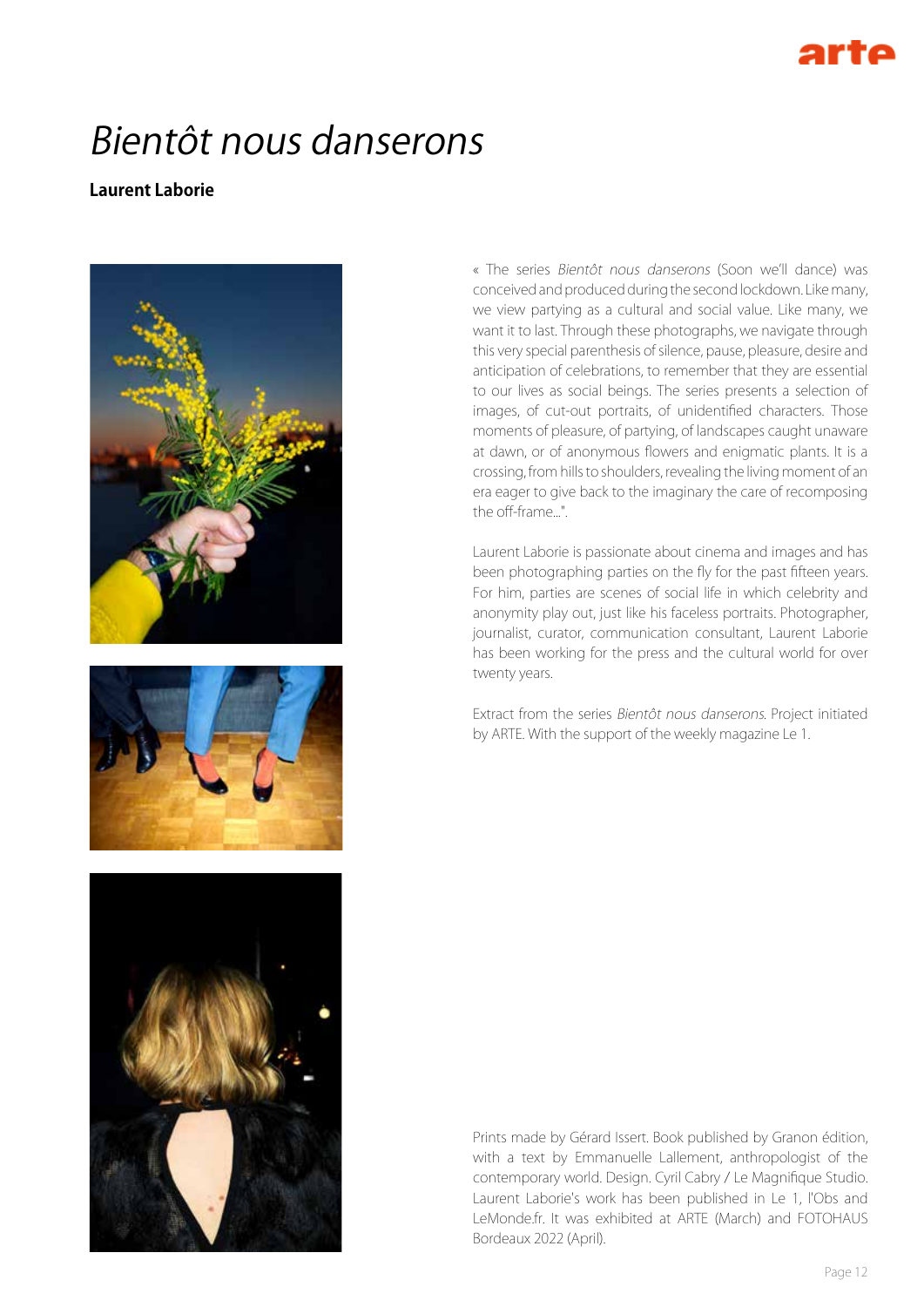## Ostkreuzschule Berlin | OKS

### **Tamara Eckhardt, Clemens Fischer, Caroline Heinecke, Natalia Kepesz, Milan Koch, Claudia Neubert, Adrian Rheinländer, Anna Szkoda**







© Adrian Rheinländer © Anna Szkoda © Natalia Kepesz © Clemens Fischer

Today almost everyone can operate a camera, but does it make him a photographer? To be a photographer requires a special ability - the ability of photographic vision. This particular vision can be learned and developed over time.

The Ostkreuzschule in Berlin offers training formed in the artisanal, mental, and emotional skills of this ability. After artistic basic studies, the focus is on the development of a personal visual language. Documentary, journalistic, or artistic photography genres are differentiated and interactions and knowledge of design theory, theory and history of photography will be taught. As successful photographers, the agency Ostkreuz reports on their experiences in various photographic genres. Students also learn to make conceptual and substantive decisions through project work. The course comprises 7 semesters in the cultural metropolis of Berlin.

The Ostkreuzschule for Photography was founded in 2005 by professional photographers in Berlin and presents a selection of works from recent years before concluding: Tamara Eckhardt, Clemens Fischer, Caroline Heinecke, Natalia Kepesz, Milan Koch, Claudia Neubert, Adrian Rheinländer and Anna Szkoda.

The Ostkreuzschule is part of the FOTOHAUS ARLES AWAY FROM

ITS BASE and exhibits at 16 Rue Vernon, 13200 Arles, saturday 2nd july - sunday16th july 2022 .

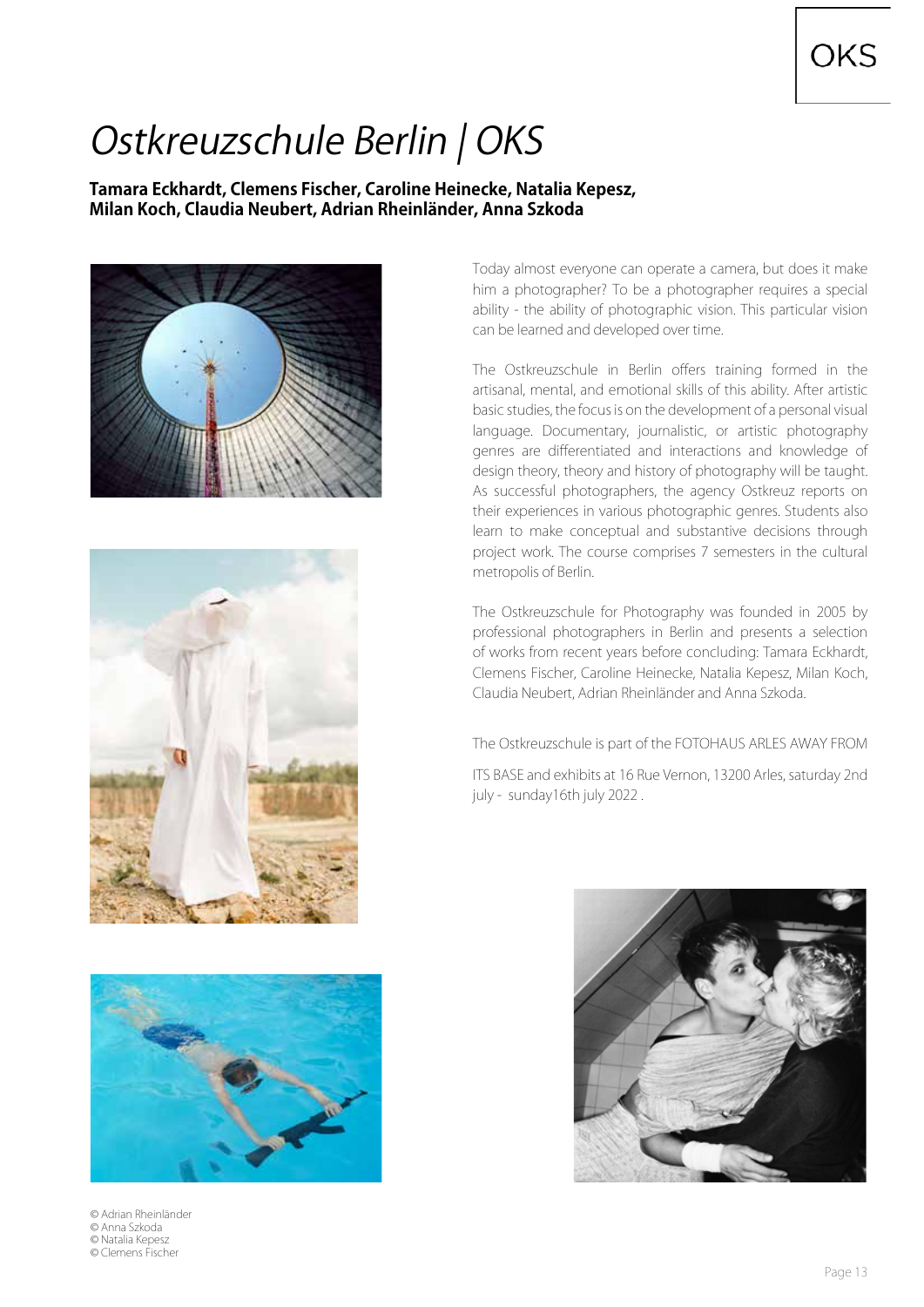# INSTITUTIONS INSTITUTIONS

### 110 Galerie

Located between the Louvre and the Bourse de Commerce, 110 Gallery will open its doors on June 2nd, 2022. The gallery will present 10 exhibitions annually, showcasing the French contemporary art scene. Under the artistic direction of Sidonie Gaychet, the 110 will curate a rigorous and varied program, highlighting a variety of artistic mediums including photography, sculpture, installations, video, painting and drawing.

The 110 Gallery is part of a holistic cultural project, the 110 Honoré, which will open in September 2022. It space will include a recording studio for musicians, a yoga studio, a locavore restaurant and a cocktail bar. The 110 Honoré will propose a program of artistic events spanning and interconnecting its different spaces in the form of literary evenings, concerts, debates. This polymorphic space, conceived as a contemporary Parisian salon spanning 300 m2, aims to create an intimate environment, designed to encourage exchanges and start a dialogue within a warm, welcoming context.

**Contact :** le-110.fr

### ARTE

The aim of ARTE is to strengthen the understanding and rapprochement between people in Europe through culture and an inspiring, innovative program. Since its foundation, ARTE has been committed to enhancing cultural heritage and promoting today's creative work through an open-minded and valuable program. In this sense, ARTE invites you to share multifaceted and limitless experiences on scree

**Contact** : arte.tv

### **ADVANTAGE AUSTRIA**

Each year Arles becomes the world capital of photography with its International Encounters Festival. We are very happy that the fiVe collective of Vienna is representing Austria in 2022. Its five exceptional artists are driven by a shared passion of investigating the boundaries of our reality and taking the measure of essential questions for our future with such finesse and subtlety – a concern that also plays a major role in the world of economics. Through this exhibition these photographers are generating a positive image-transfer for Austria, a sufficient enough reason for pooling our strengths and giving them our support to provide them with international visibility.

Reanne Leuning, Programm-Managerin Creative Industries, ADVANTAGE AUSTRIA.

**Contact**: wko.at/aussenwirtschaft

### Collection Regard

As its French name 'Regard' suggests, the collection hopes to inspire a deeper gaze towards that which is being viewed. The collection aims to further the discovery and re-discovery of photographers that deserve our attention. Marc Barbey has been collecting photography since 2005. The Collection Regard covers works from the beginning of photography to the 1990s, mostly by German photographers and with a special focus on Berlin.To this end, a series of curated solo exhibitions with exhibition-accompanying publications and photographic salons (Salon Photographique) have been taking place in the collection since 2011 in order to provide photographers, institutions, curators, collectors and photo-enthusiastic individuals with the opportunity to discover new photographic work and to exchange together. With her work, the Collection Regard deliberately takes a position between the gallery and the museum. The extensive oeuvre of Hein Gorny (1904 -1967) holds a special position in the Collection Regard, as Marc Barbey is entrusted with the administration of his estate. Further to the inventorisation and archivation of the still largely unknown oeuvre of Hein Gorny, the collection focuses on making the oeuvre public and to help ensure that Hein Gorny is perceived as the great photographer he has been.

**Contact** : collectionregard.com

### **Austrian Cultural Forum**

The Austrian Cultural Forum acts as a platform for Austrian culture in France and serves as an intermediary between Austrian artists and French partners. The FCA is also the cultural section of the Austrian Embassy in Paris and is part of the Ministry of European and International Affairs. (Bundesministerium für europäische und internationale Angelegenheiten)

**Contact** : bmeia.gv.at/fr/ambassade-dautriche-a-paris/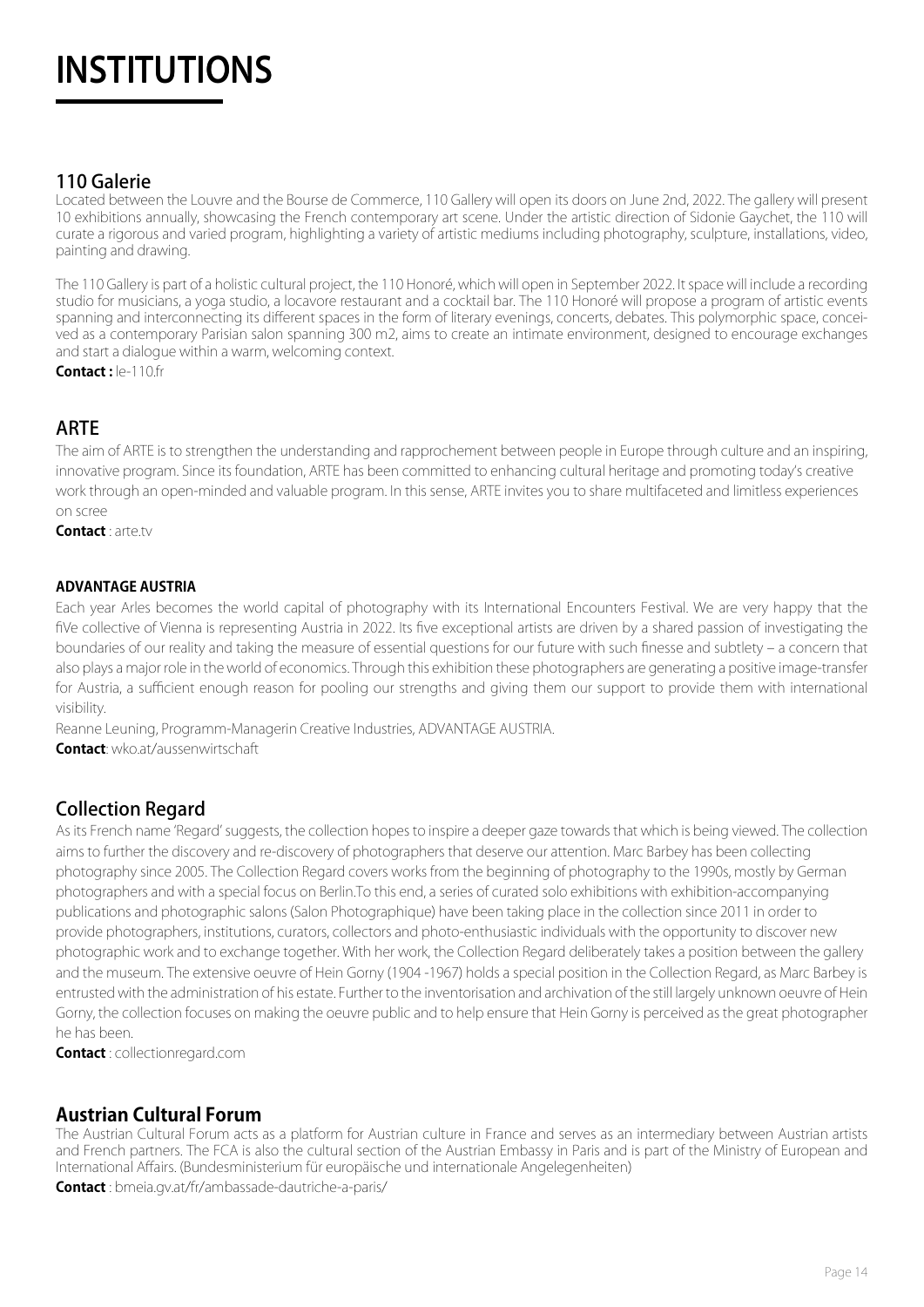# **INSTITUTIONS**

### Deutsche Börse Photography Foundation

The Deutsche Börse Photography Foundation is a non-profit organisation based in Frankfurt/ Main that is dedicated to collecting, exhibiting and promoting contemporary photography. It is responsible for the further development and presentation of the Art Collection Deutsche Börse, which now comprises over 2,200 photographic works by around 150 artists from 30 nations. In its exhibition space in Eschborn near Frankfurt am Main, it shows several exhibitions a year that are open to the public. Supporting young artists is a particular concern of the foundation. It promotes them in many ways: with awards, scholarships, or through participation in the Talent programme of the Fotografiemuseum Amsterdam Foam. Together with the Photographers' Gallery in London, it awards the renowned Deutsche Börse Photography Foundation Prize every year. Furthermore, the foundation supports exhibition projects of international museums and institutions, as well as the development of platforms for academic dialogue and research on the medium of photography.

**Contact** : deutscheboersephotographyfoundation.org

### Diamantino Labo Photo :

Diamantino Labo Photo was created 14 years ago by Diamantino Quintas, a master printer and filter, with over 30 years of experience in various Parisian laboratories (Graphicolor, Gamma labo, Sipa labo and Publimod). In an environment saturated by digital technology, Diamantino dreamed of creating a laboratory dedicated to silver, colour and B&W prints, which would correspond to his vision of the profession. To return to what the photographic laboratory was created for: a craft structure giving life to photographic expression, with simple means, mediums and techniques.

**Contact :** Instagram : @diamantinolabophoto.labo

### ETPA

As a pioneering school in the field of artistic education, ETPA has been a higher education institution specializing in the teaching of Photography and Game Design since 1974. Believing that it is essential to bring its students as close as possible to the realities of their future occupations, ETPA has built up a team of specialists in photography and game design to teach its courses and workshops, as well as renowned lecturers for conferences and master classes.

In addition to this concrete teaching, at the cutting edge of new technologies and current events in the various disciplines, ETPA participates every year in exhibitions, fairs, competitions and other events. These actions further reinforce the desire to train creative professionals, operational as soon as they graduate.

**Contact :** etpa.com

### gb agency

gb agency was established in 2001. As a gallery open to the public, we attempt to develop other potential working forms by questioning the exhibition formats and their temporality, therefore we represent a limited number of artists and devote substantial time and effort to each.

Our artists selection arises from an intense and specific encounter with them and their works. Coming from different contexts, they all persistently work on renewing their vision. In 2010, gb agency moved to Le Marais neighbourhood in central Paris, where we keep developing and expanding the work conducted over the years with exhibitions, exchanges, collaborations and curatorially-driven projects. In 2018, new exhibition rooms greatly enlarged our space to 500 square meters. gb agency currently represents 21 international artists.

**Contact :** gbagency.fr

### Lebolabo

Lebolabo is a fine art print shop. We are here to meet your needs and requirements.

Unique in Bordeaux, we offer a wide range of quality large format printing solutions: silver development, exhibition prints, black and white carbon printing (Piezography), creation of numbered books in limited editions, plan printing and direct printing with UV inks. For all types of finishing: framing, laminating, varnishing, plastification or plexi. **Contact :** lebolabo.com